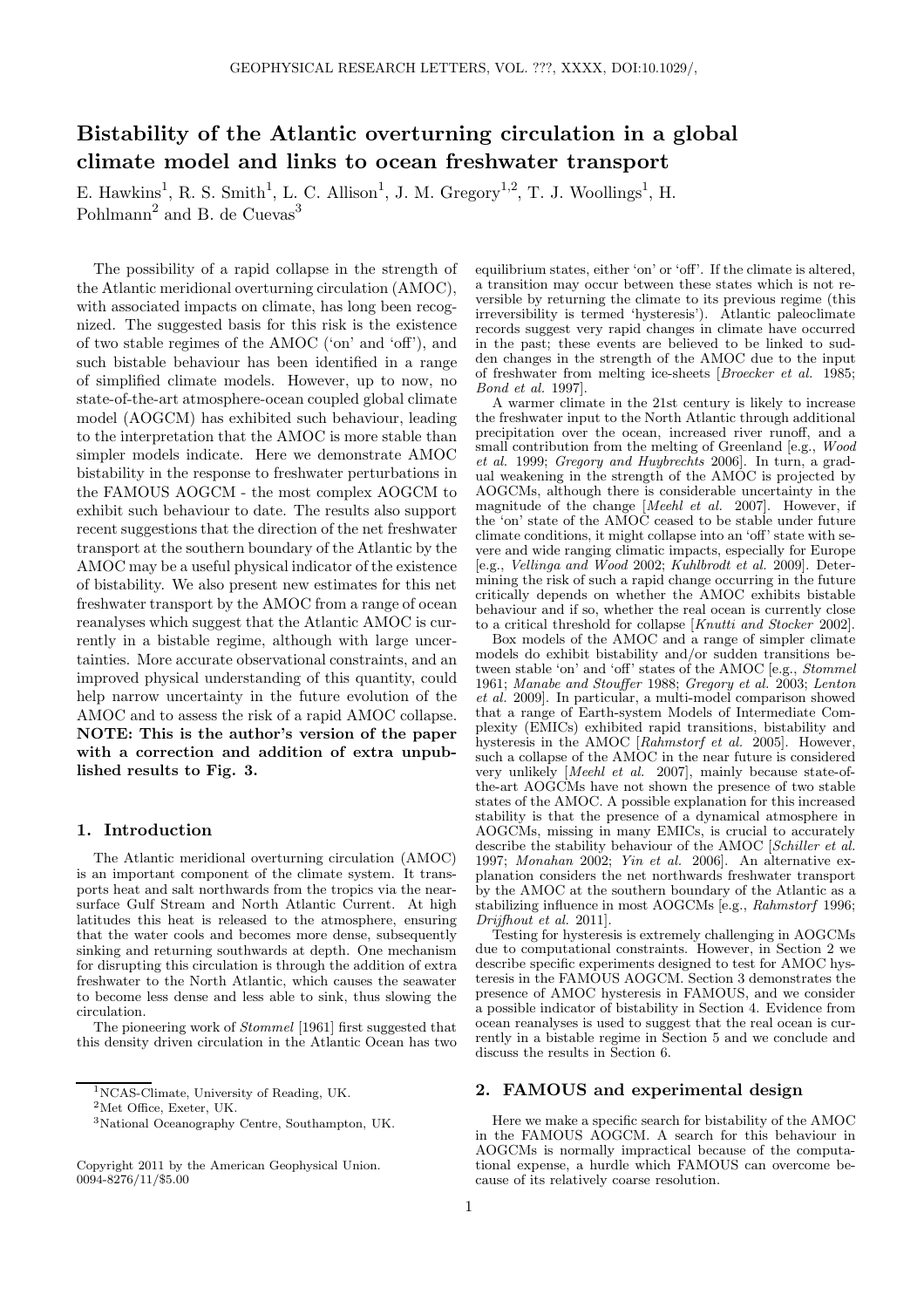

Figure 1. The FAMOUS AMOC streamfunction in Sv. Top left panel: the control run mean. Other panels show time means of various portions of the transient increasing hosing simulation, labelled with the hosing value  $(H)$  at the end of the time period indicated. The white dots show the position of the AMOC index shown in Fig. 2A.

#### 2.1. The FAMOUS AOGCM

FAMOUS [Smith et al. 2008] is a lower resolution and retuned version of the third Met Office Hadley Centre AOGCM [HadCM3; Gordon et al. 2000]. Importantly, these AOGCMs do not use flux adjustments. FAMOUS has an atmospheric component with a horizontal resolution of  $5^\circ \times 7.5^\circ$ , with 11 vertical levels. The ocean component has a horizontal resolution of  $2.5^\circ \times 3.75^\circ$ , with 20 vertical levels. The computational speed of FAMOUS allows simulations to be performed at over 100 model years per wall-clock day, making it suitable for lengthy simulations.

The climate of a 4000-year stable control simulation of FA-MOUS is in reasonable agreement with the observed climate [Smith et al. 2008]. However, there is a winter cold bias in the North Atlantic which may make the salinity contributions to the density larger than observed in that region. Deep water formation regions are found in the Irminger and Nordic Seas [Smith and Gregory 2009].

The AMOC in the control simulation of FAMOUS has a maximum strength of 19Sv ( $1Sv \equiv 10^6 \text{ m}^3 \text{s}^{-1}$ ) at around 26◦N, consistent with many other AOGCMs [Meehl et al. 2007] and with recent observations at this latitude [Cunningham et al. 2007].

#### 2.2. Experimental design

We follow a similar experimental design to a previous multi-EMIC comparison of AMOC hysteresis [Rahmstorf et al. 2005], allowing a direct comparison to be made. FA-MOUS is significantly more complex than the EMICs generally used in the AMOC hysteresis literature, providing a three-dimensional simulation of both atmosphere and ocean, including internally generated temporal variability over periods from days to millennia and physically detailed representations of important evolving processes such as clouds, precipitation and atmosphere-ocean feedbacks. In particular, the leading mode of atmospheric variability in the Atlantic sector - the North Atlantic Oscillation - is well represented in FA-MOUS (Fig. S1). Note that AMOC bistability has also been demonstrated for SPEEDO (Severijns and Hazeleger 2010), which has a comparable level of atmospheric complexity to FAMOUS (S. Drijfhout, pers. comm.).

Our simulations include a long control experiment and a comparison transient 'hosing' experiment, where additional freshwater is artificially applied to the extra-tropical North Atlantic. The flux of freshwater is increased slowly from zero to  $H = 1$ Sv over 2000 years, and subsequently reduced back to zero over another 2000 years. The hosing then becomes negative, i.e. freshwater is extracted, and the simulation is continued for another 800 years with increasingly negative hosing until  $H = -0.4$ Sv.

Additional simulations keeping  $H$  fixed for at least several hundred years were started from various points during both the transient increase and decrease experiments.

For all hosing experiments additional freshwater is added to the ocean surface in the 20◦N-50◦N band of the North Atlantic as a negative salinity flux. The same quantity of freshwater is removed from the rest of the global surface ocean evenly to conserve global salinity. This hosing region is chosen to allow a direct comparison with the previous study examining hysteresis in a range of EMICs [Rahmstorf et al. 2005], and to avoid applying the freshwater over the deep water formation regions directly. Overall, more than 56,000 years of simulations were completed (Fig. S2), all with pre-industrial levels of greenhouse gases. The steady state simulations were performed in parallel; this same strategy would be useful for investigating AMOC hysteresis in other climate models.

#### 3. Hysteresis in the AMOC

As the hosing increases in the transient experiment, the strength of the AMOC decreases, and a reversed AMOC cell with a strength of around 10Sv forms in the South Atlantic (Fig. 1). The strength of the AMOC at  $26°N$  drops rapidly from around 17Sv to 0Sv as the rate of hosing reaches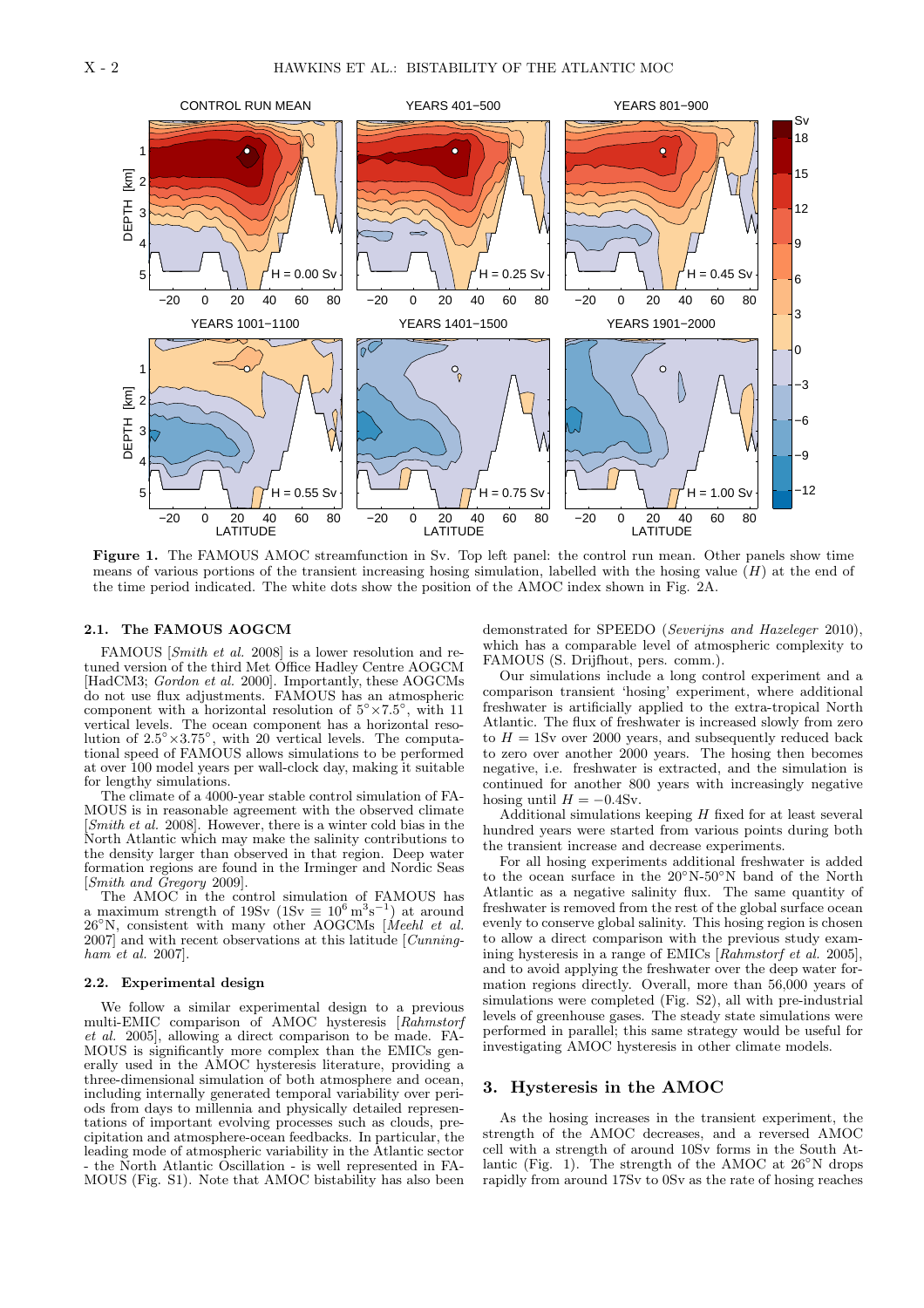$H \approx 0.4$ Sv, and continues decreasing slowly as the hosing increases further. As the rate of hosing is subsequently reduced, the AMOC at 26◦N remains small until the rate of hosing is almost zero, when it rapidly increases to 20Sv (Fig. 2A). This behaviour is suggestive of hysteresis.

However, the apparent hysteresis could be an artefact of the speed of the transient changes in hosing. With fixed hosing rates in the range  $H = 0.15-0.22Sv$ , both a stable AMOC 'on' state and a stable 'off' state are seen, depending on which transient simulation they were started from, confirming the presence of hysteresis (Fig. 2A, Fig. S2). For hosing values smaller than this range the AMOC remains 'on', and it persists in the 'off' state for values larger than this range.

If the hysteresis loop were traversed infinitesimally slowly, we would expect the transitions to be made exactly at the boundaries of the bistable range (following the dashed lines in Fig. 2A). The non-zero rate at which  $H$  is changed in practice means that the collapse does not happen until  $H$  has



Figure 2. (A) The strength of the AMOC at  $26°N$  as a function of the hosing applied, for increasing hosing (red) and decreasing hosing (blue). The coloured symbols represent the equilibrium AMOC state for various constant hosing values. The black error bar indicates the maximum to minimum range of annual mean AMOC values from the first 5 years of the RAPID-WATCH observations at  $26°N$  [*Cunningham et al.* 2007], demonstrating that FAMOUS produces a realistic AMOC at these latitudes. (B) The net freshwater import into the Atlantic  $(F_{ov})$  by the AMOC in the transient (solid lines) and equilibrium (filled circles) simulations.

passed the top of the range, and likewise the recovery occurs after H has gone below the bottom of the range.

In a range of EMICs, Rahmstorf et al. [2005] found hysteresis regimes at a wide range of hosing values  $(H = 0.1 - 0.5Sv)$ and FAMOUS is within this range. However, the width of the hysteresis regime ranges within  $0.2 - 0.5Sv$  in those EMICs, but FAMOUS has a much narrower hysteresis width of around 0.07Sv.

As a simple illustration of the implications of these results, the projected change in freshwater input from increases in precipitation and river runoff at the end of the 21st century amount to around 0.1Sv in the North Atlantic region in the HadCM3 AOGCM [Wood et al. 1999] and similarly in FA-MOUS (not shown). This projected rate of change of additional freshwater input to the North Atlantic is similar to the rate of change in our transient experiment. The contribution from the melting of Greenland is expected to be much smaller (around 0.01Sv) [Gregory and Huybrechts 2006].

Overall, these modelling results suggest that a warmer climate, and associated hydrological cycle changes, could plausibly induce a bistable regime in the AMOC.

#### 4. Indicators of the multiple equilibrium regime

We next consider whether the sudden AMOC collapse seen in FAMOUS is potentially predictable. If so, this could allow the development of a early warning system of such a collapse in the real climate system.

We consider the suggestion that that the net freshwater import by the overturning circulation in the Atlantic  $(F_{ov})$  is a useful physical indicator of the presence, or not, of a bistable regime [Rahmstorf 1996; de Vries and Weber 2005; Dijkstra 2007; Huisman et al. 2010]. For a particular latitude  $\Phi$ ,

$$
F_{\rm ov}(\Phi) = -\frac{1}{S_0} \int_{-D}^0 \overline{v^*}(z, \Phi) \langle S(z, \Phi) \rangle dz, \tag{1}
$$

where  $S_0 = 35$ psu is a reference salinity, z represents depth,  $\overline{v^*}$  is the zonal integral of the northward baroclinic ocean velocity [Drijfhout et al. 2011],  $\langle S(z, \Phi) \rangle$  denotes the zonal mean salinity, and  $D$  is the depth of the ocean bottom (see Supp. Info.). The freshwater input by the AMOC into the Atlantic is defined at the southern boundary, i.e.  $\Phi = 34^{\circ}$ S. Note that this quantity is also called  $M_{\text{ov}}$  in the literature.

A simplistic view of the relevance of  $F_{\text{ov}}$  to the stability of the AMOC is as a measure of Stommel's salt-advection feedback [Stommel 1961; Rahmstorf 1996]. If  $F_{\rm ov}$  is positive then the AMOC exports salt; in this case, a small decrease in the strength of the AMOC would export less salt, encouraging a recovery of the AMOC (i.e. a negative feedback) as a higher salinity tends to promote deep mixing and a stronger AMOC. However, if  $F_{ov}$  is negative then there is a positive feedback, reinforcing any decline in the strength of the AMOC.

The sign of  $F_{\text{ov}}$  has been demonstrated to be a reliable indicator of the stability of the 'on' state of the AMOC in global ocean-only models and an EMIC [de Vries and Weber 2005; Dijkstra 2007; Huisman et al. 2010], but not yet in an AOGCM of this complexity.

In the FAMOUS transient simulation with increasing hosing,  $F_{ov}$  is positive for low values of the hosing (a stable AMOC), but becomes negative (indicating bistability) at  $H = 0.35Sv$ , i.e. before the rapid collapse occurs (Fig. 2B). In the equilibrium simulations started from the 'on' state (filled red circles),  $F_{ov}$  is negative for similar H to those where hysteresis occurs and positive elsewhere, before and after the rapid collapse. This suggests that a similar argument may apply in FAMOUS, although the physical mechanisms will be explored in greater detail in further work.

In the 'off' state, such a simple argument for the usefulness of  $F_{ov}$  as an indicator may not be appropriate [Huisman]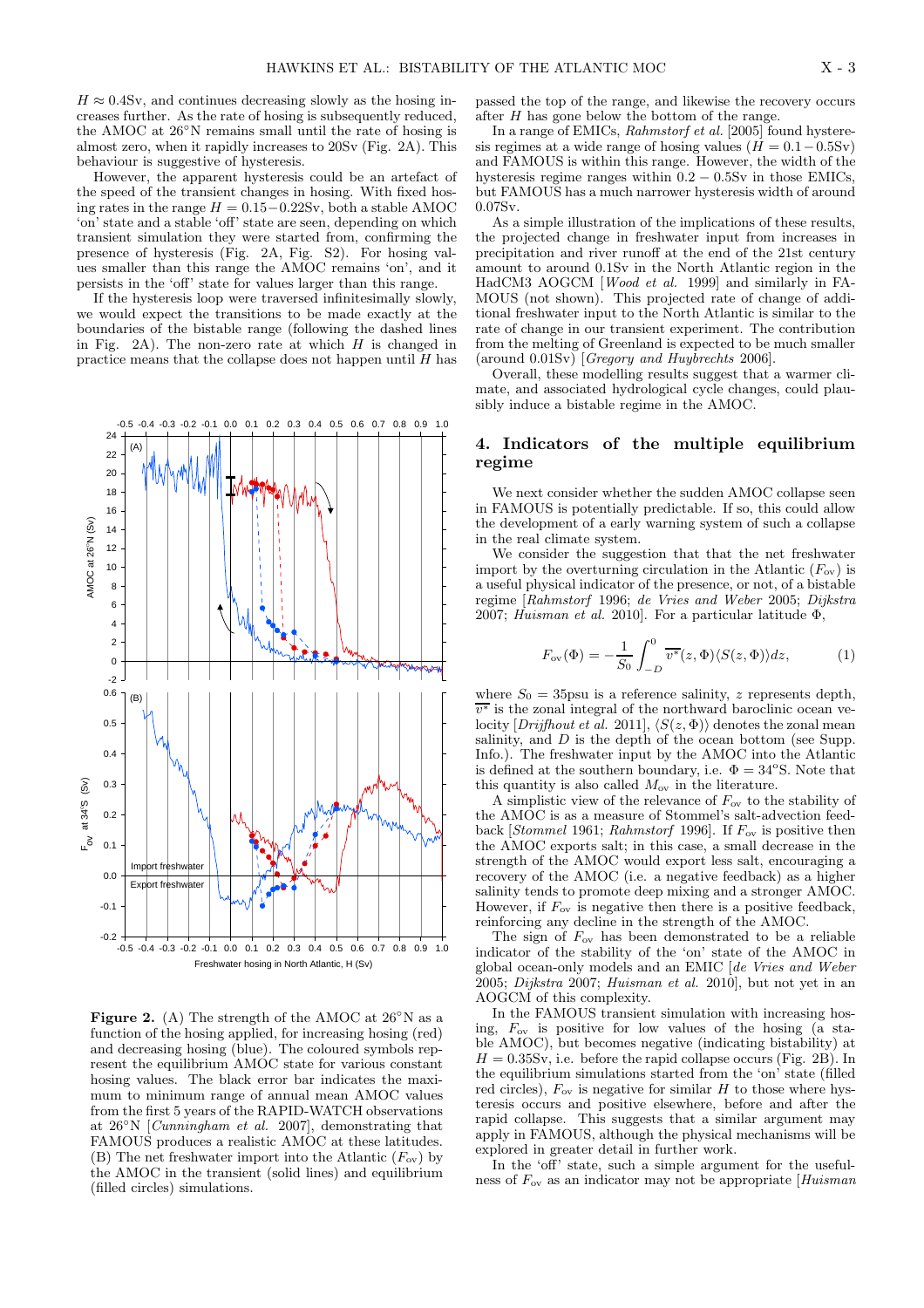Ocean reanalyses and observational estimates



Figure 3.  $F_{\rm ov}$  estimated from different ocean reanalyses and observational estimates as labelled. The mean of N realisations from the ENSEMBLES project is shown for INGV ( $N = 3$ ), CERFACS ( $N = 9$ ) and ECMWF ( $N = 5$ ) [Weisheimer et al. 2007; Doblas-Reyes et al. 2009]. An additional single realisation is shown for a new DePreSys assimilation [after Smith et al. 2007. All four of these analyses use full observations, rather than anomalies, to constrain the ocean state. Estimates from ocean-only simulations with NEMO 0.25° and 1°, forced with atmospheric observations, are also shown [Barnier et al. 2006]. The black stars indicate two climatological estimates from observations [Weijer et al. 1999; Huisman et al. 2010] and observations from ship transects at 24℃ in 1983 and 2009, using two different methods [Bryden et al. 2011]. Please note that this is a corrected version of the published figure, and that the Bryden et al. results are not in the published version of the paper.

et al. 2010]. However, there is some evidence that it is relevant: as the rate of hosing is reduced in the FAMOUS transient experiment (blue solid line in Fig. 2B),  $F_{ov}$  becomes negative (suggesting bistability) before the recovery of the AMOC. Furthermore, it has been suggested that the rate of change of the total freshwater transports are more relevant for the 'off' state (Sijp et al. 2011). The mechanisms governing the stability of the 'off' state will also be examined in further work.

#### 5. Warning signals in the real ocean

The findings with FAMOUS suggest that the transient evolution of  $F_{ov}$ , and particularly the sign of  $F_{ov}$ , could be a potentially observable indicator of AMOC bistability. Existing observation-based estimates for the recent time-mean of  $F_{ov}$ [Weijer et al. 1999; Huisman et al. 2010] are shown in Fig. 3. These observations consistently suggest that  $F_{ov}$  is negative, but they are rather uncertain on the magnitude. Recent observations from two ship transects in 1983 and 2009 at 24<sup>°</sup>S also indicate that  $F_{ov}$  is negative (*Bryden et al.* 2011).

Further evidence can be derived from ocean reanalyses using a range of AOGCMs, constrained by assimilating the historical observations of salinity and temperature [Weisheimer et al. 2007; Doblas-Reyes et al. 2009] or forced with atmospheric observations [Barnier et al. 2006]. These first estimates of the recent time evolution of  $F_{\text{ov}}$  (Fig. 3) show generally negative values for  $F_{\text{ov}}$ , suggesting the present-day ocean is in a bistable regime, but they are not consistent on the magnitude of  $F_{ov}$ , or its variability. However, given the wide range of estimates for the strength of the AMOC in these AOGCMs (Pohlmann et al. 2011), this agreement on the sign of  $F_{\text{ov}}$  is rather surprising. The two NEMO simulations suggest that ocean model resolution may be important.

Note especially that  $F_{ov}$  is generally negative for De-PreSysFF [after Smith et al. 2007], which is based on the HadCM3 AOGCM. However, Drijfhout et al. [2011] showed that HadCM3 has a positive value of  $F_{\text{ov}}$  in its control state. This implies that assimilating the observations into

this AOGCM causes the net freshwater transport to swap direction to a state consistent with a bistable regime. Determining the reasons for this will be valuable to assess the reliability of these results.

Another useful characteristic of  $F_{\text{ov}}$  as an effective indicator of bistability is that it has a higher signal-to-noise than the AMOC in FAMOUS (compare the time series in Figs. 2A and B), potentially allowing an early detection of any long-term changes. The estimates from the ocean reanalyses do not generally show any significant trends, but the DePreSysFF analysis indicates a less stable AMOC before the mid-1980s (Fig. 3).

#### 6. Conclusions and discussion

We have performed specific experiments to look for AMOC hysteresis in a coupled AOGCM and analysed observational estimates of the freshwater transport in the Atlantic. The main findings are as follows:

1. We have demonstrated AMOC hysteresis in the FA-MOUS coupled AOGCM. Although FAMOUS has a relatively coarse resolution compared to state-of-the-art AOGCMs, it is arguably the most physically comprehensive dynamical climate model to be shown to exhibit a bistable regime.

2. The sign of the net freshwater transport across 34◦S by the AMOC may be an indicator of the presence of a bistable regime in FAMOUS. Further work will aim to understand the physical processes responsible.

3. Estimates for the net freshwater transport by the AMOC in a range of different ocean reanalyses are consistently negative, tentatively suggesting that the real ocean may currently be in a bistable regime.

One key issue to address is that FAMOUS, in common with many other AOGCMs [*Drifhout et al.* 2011], shows a positive value for  $F_{\text{ov}}$  in its control climate (Fig. 2B), which is opposite to the observations. There are at least three possibilities for this: (i) the observational estimates are flawed, (ii) the value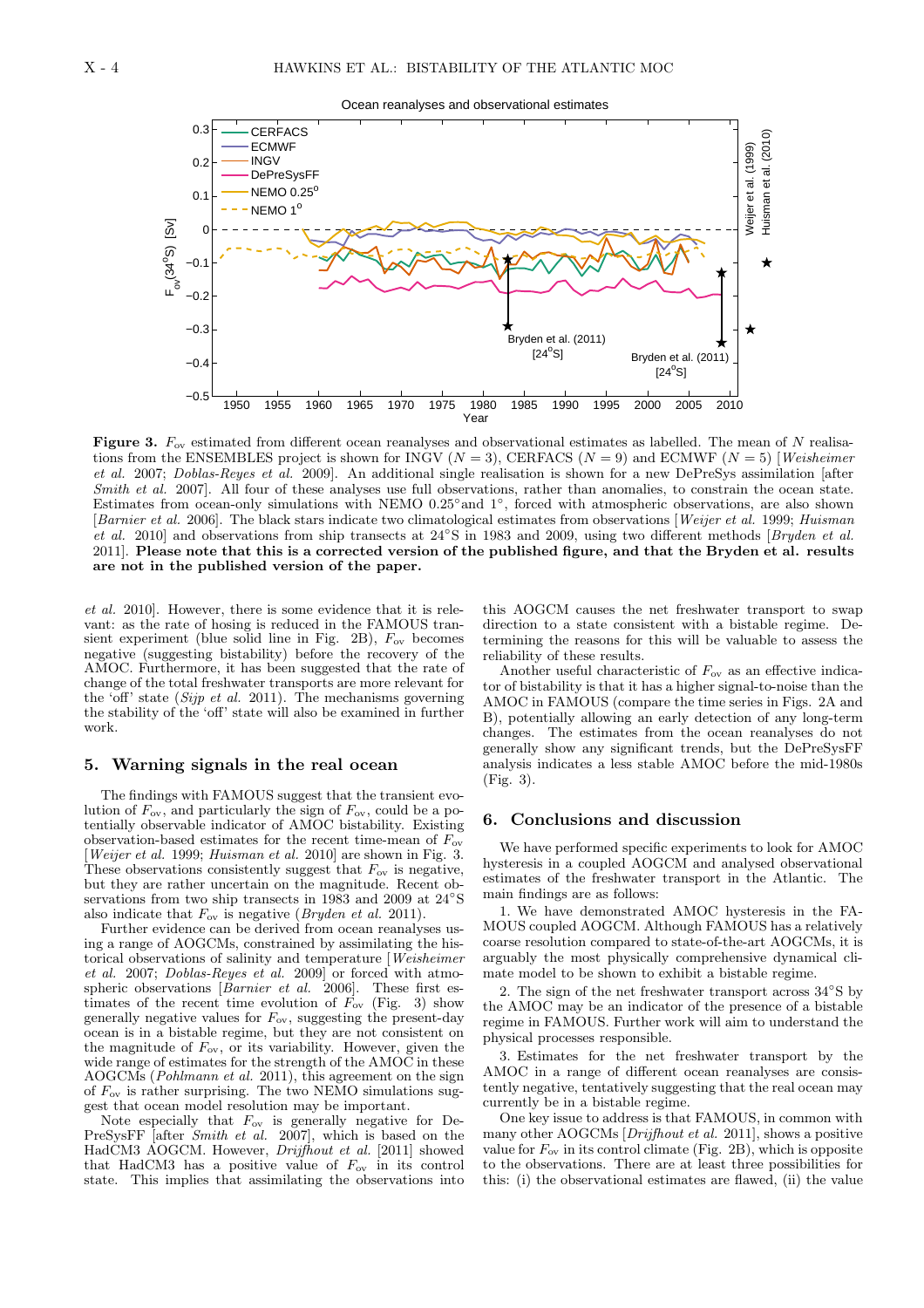of Fov switched from being positive to negative before the 1950s, or (iii) the AOGCMs are not realistically representing the transports of salinity. Determining which of these reasons are important for the differences in net freshwater import into the Atlantic between the observations and AOGCMs is highly relevant to assessing the likelihood of bistability in the real climate system. Additional observations of the net freshwater import into the Atlantic could also help constrain the risk of a future rapid collapse of the AMOC and the resulting impacts on climate.

Acknowledgments. The authors gratefully acknowledge R. Wood, J. Rodriguez, H. Johnson, L. Jackson, D. Smith, H. Bryden, W. Sijp, and J. Hirschi for useful suggestions and discussions. We also thank S. Drijfhout and one anonymous reviewer, whose comments helped improve the paper. This work was partly funded by the UK Natural Environment Research Council (NERC) RAPID-RAPIT project, by the European Union THOR project and by NCAS-Climate. The RAPID-WATCH MOC monitoring project is funded by NERC and the data are freely available<br>(http://www.noc.soton.ac.uk/rapidmoc/). The ENSEMBLES  $(\text{http://www.noc.soton.ac.uk/rapidmoc/}).$ ocean reanalyses are also available (http://ensembles.ecmwf.int/). JMG and HP are partly supported by the Joint DECC and DE-FRA Integrated Climate Programme DECC/DEFRA (GA01101). All of the FAMOUS and NEMO simulations were performed on HECToR, the UK National Supercomputing Centre. The NEMO simulations were undertaken at the National Oceanography Centre as part of the DRAKKAR collaboration.

#### References

- Barnier, B., et al. (2006), Impact of partial steps and momentum advection schemes in a global ocean circulation model at eddy permitting resolution, Ocean Dyn., 56, 543–567, doi: 10.1007/s10236-006-0082-1.
- Bond, G., et al. (1997), A pervasive millennial-scale cycle in North Atlantic Holocene and glacial climates, Science, 278, 1257–1266, doi:10.1126/science.278.5341.1257.
- Broecker, W. S., D. M. Peteet, and D. Rind (1985), Does the oceanatmosphere system have more than one stable mode of operation?, Nature, 315, 21–26, doi:10.1038/315021a0.
- Bryden, H. L., B. A. King, and G. D. McCarthy (2011), South Atlantic overturning circulation at 24°S, J. Mar. Res., submitted.
- Cunningham, S. A., et al. (2007), Temporal variability of the Atlantic Meridional Overturning Circulation at 26.5◦N, Science, 317, 935–938, doi:10.1126/science.1141304.
- de Vries, P., and S. L. Weber (2005), The Atlantic freshwater budget as a diagnostic for the existence of a stable shut down of the meridional overturning circulation, Geophys. Res. Lett., 32, L09,606, doi:10.1029/2004GL021450.
- Dijkstra, H. A. (2007), Characterization of the multiple equilibria regime in a global ocean model, Tellus A, 59, doi:10.1111/j.1600- 0870.2007.00267.x.
- Doblas-Reyes, F. J., A. Weisheimer, M. Deque, N. Keenlyside, M. McVean, J. M. Murphy, P. Rogel, D. Smith, and T. N. Palmer (2009), Addressing model uncertainty in seasonal and annual dynamical ensemble forecasts, QJRMS, 135(643), 1538– 1559, doi:10.1002/qj.464.
- Drijfhout, S. S., S. L. Weber, and E. van der Swaluw (2011), The stability of the MOC as diagnosed from model projections for pre-industrial, present and future climates, Clim. Dyn., in press,  $\frac{1}{10}$ .10.1007/s00382-010-0930-z.
- Gordon, C., C. Cooper, C. A. Senior, H. Banks, J. M. Gregory, T. C. Johns, J. F. B. Mitchell, and R. A. Wood (2000), The simulation of SST, sea ice extents and ocean heat transports in a version of the Hadley Centre coupled model without flux adjustments, Climate Dyn., 16, 147–168.
- Gregory, J. M., and P. Huybrechts (2006), Ice-sheet contributions to future sea-level change, Phil. Trans. A., 364(1844), 1709– 1732, doi:10.1098/rsta.2006.1796.
- Gregory, J. M., O. A. Saenko, and A. J. Weaver (2003), The role of the Atlantic freshwater balance in the hysteresis of the meridional overturning circulation, *Clim. Dyn.*, 21, 707-717, doi:10.1007/s00382-003-0359-8.
- Huisman, S. E., M. den Toom, H. A. Dijkstra, and S. Drijfhout (2010), An indicator of the multiple equilibria regime of the Atlantic meridional overturning circulation, Journal of Physical Oceanography, 40, 551–567, doi:10.1175/2009JPO4215.1.
- Knutti, R., and T. F. Stocker (2002), Limited predictability of the future thermohaline circulation close to an instability threshold, J. Climate, 15(2), 179–186.
- Kuhlbrodt, T., et al. (2009), An integrated assessment of changes in the thermohaline circulation, Clim. Change, 96, 489–537, doi: 10.1007/s10584-009-9561-y.
- Lenton, T. M., R. J. Myerscough, R. Marsh, V. N. Livina, A. R. Price, and S. J. Cox (2009), Using GENIE to study a tipping point in the climate system, *Phil. Trans. A, 367*(1890), 871–884, doi:10.1098/rsta.2008.0171.
- Manabe, S., and R. J. Stouffer (1988), Two stable equilibria of a coupled ocean-atmosphere model, Journal of Climate, 1(9), 841–866.
- Meehl, G. A., et al. (2007), Global climate projections. In: Climate Change 2007: The Physical Science Basis. Contribution of Working Group I to the Fourth Assessment Report of the Intergovernmental Panel on Climate Change, Cambridge University Press, Cambridge, UK.
- Monahan, A. H. (2002), Stabilization of climate regimes by noise in a simple model of the thermohaline circulation, J. Phys. Ocean., 32(7), 2072–2085.
- Pohlmann, H., D. M. Smith, M. A. Balmaseda, N. S. Keenlyside, S. Masina, D. Matei, W. A. Muller, and P. Rogel (2011), Skilful multi-year predictions of the Atlantic meridional overturning circulation, Geophys. Res. Lett., in prep.
- Rahmstorf, S. (1996), On the freshwater forcing and transport of the Atlantic thermohaline circulation,  $Clim$ .  $Dyn.$ , 12, 799–811, doi:10.1007/s003820050144.
- Rahmstorf, S., et al. (2005), Thermohaline circulation hysteresis: A model intercomparison, Geophys. Res. Lett., 32, L23,605, doi: 10.1029/2005GL023655.
- Schiller, A., U. Mikolajewicz, and R. Voss (1997), The stability of the North Atlantic thermohaline circulation in a coupled oceanatmosphere general circulation model, Climate Dynamics, 13, 325–347, doi:10.1007/s003820050169.
- Severijns, C., and W. Hazeleger (2010), The efficient global primitive equation climate model SPEEDO, Geosci. Model Dev., 3, 105–122.
- Sijp, W. P., M. H. England, and J. M. Gregory (2011), Precise calculations of the existence of multiple AMOC equilibria in coupled climate models Part I: equilibrium states, J. Clim., submitted.
- Smith, D. M., S. Cusack, A. W. Colman, C. K. Folland, G. R. Harris, and J. M. Murphy (2007), Improved surface temperature prediction for the coming decade from a global climate model, Science, 317, 796–799, doi:10.1126/science.1139540.
- Smith, R. S., and J. M. Gregory (2009), A study of the sensitivity of ocean overturning circulation and climate to freshwater input in different regions of the North Atlantic, Geophys. Res. Lett., 36, L15,701, doi:10.1029/2009GL038607.
- Smith, R. S., J. M. Gregory, and A. Osprey (2008), A description of the FAMOUS (version XDBUA) climate model and control run, Geoscientific Model Development, 1(1), 53–68.
- Stommel, H. (1961), Thermohaline convection with two stable regimes of flow, Tellus, 13, 224–230, doi:10.1111/j.2153- 3490.1961.tb00079.x.
- Vellinga, M., and R. A. Wood (2002), Global climatic impacts of a collapse of the Atlantic thermohaline circulation, Climatic Change, 54, 251–267.
- Weijer, W., W. P. M. de Ruijter, H. A. Dijkstra, and P. van Leeuwen (1999), Impact of interbasin exchange on the Atlantic overturning circulation, J. Phys. Ocean., 29(9), 2266–2284.
- Weisheimer, A., et al. (2007), Initialisation strategies for decadal hindcasts for the 1960-2005 period within the ENSEMBLES project, Tech. Rep. 521, ECMWF.
- Wood, R. A., A. B. Keen, J. F. B. Mitchell, and J. M. Gregory (1999), Changing spatial structure of the thermohaline circulation in response to atmospheric  $CO<sub>2</sub>$  forcing in a climate model, Nature, 399, 572–575, doi:10.1038/21170.
- Yin, J., M. E. Schlesinger, N. G. Andronova, S. Malyshev, and B. Li (2006), Is a shutdown of the thermohaline circulation irreversible?, J. Geophys. Res., 111, D12104, doi: 10.1029/2005JD006562.

E. Hawkins, R. Smith, L. Allison, J. Gregory and T. Woollings, Department of Meteorology, University of Reading, Reading. RG6 6BB, UK. (e.hawkins@reading.ac.uk)

H. Pohlmann, Met Office, FitzRoy Road, Exeter, UK. EX1 3PB. B. de Cuevas, National Oceanography Centre, University of Southampton, Southampton. SO14 3ZH.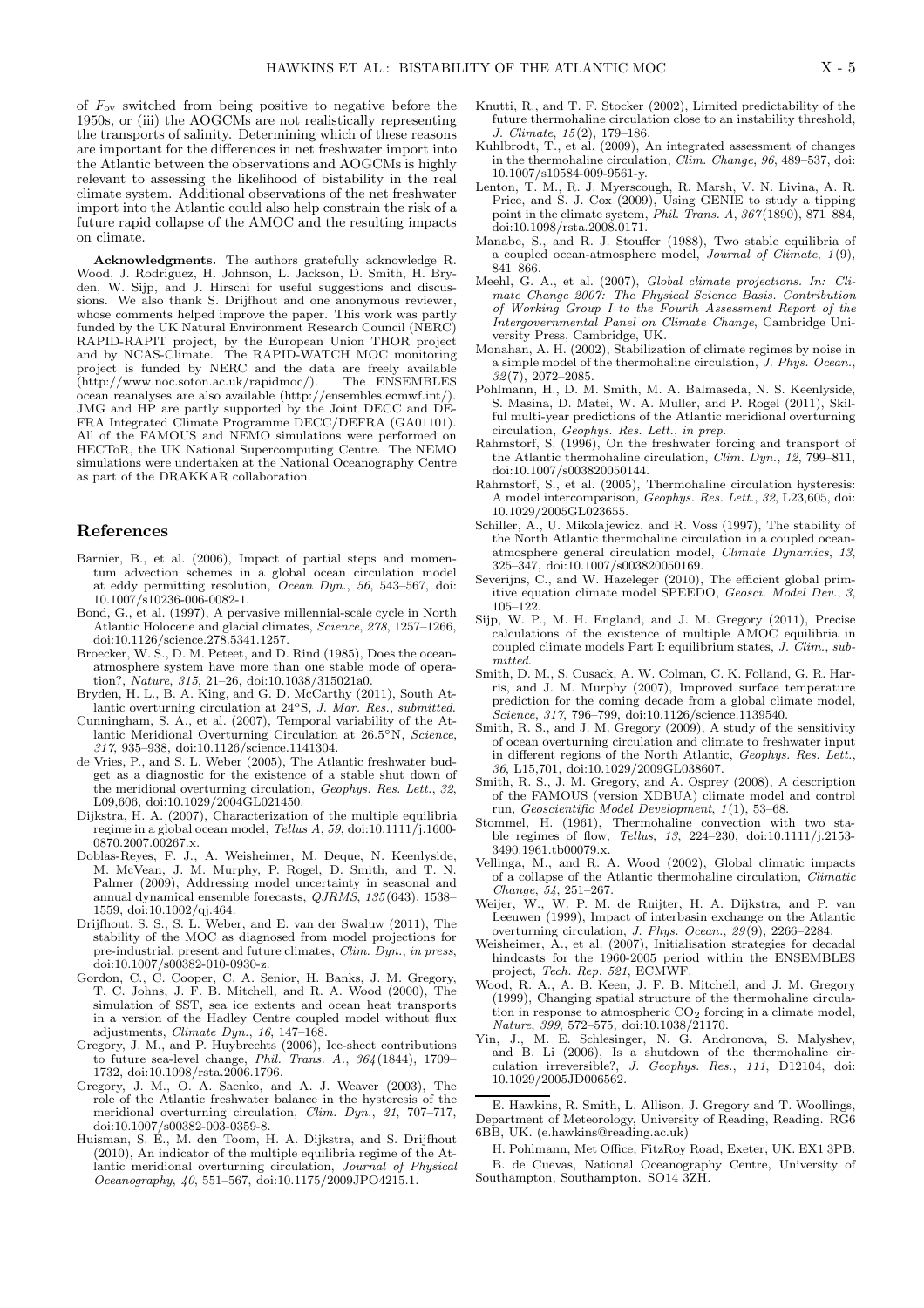# Bistability of the Atlantic overturning circulation in a global climate model and links to ocean freshwater transport

Ed Hawkins<sup>1,\*</sup>, Robin S. Smith<sup>1</sup>, Lesley C. Allison<sup>1</sup>, Jonathan M. Gregory<sup>1,2</sup>, Tim J. Woollings<sup>1</sup>, Holger Pohlmann<sup>2</sup>, and Beverly de Cuevas<sup>3</sup>

<sup>1</sup>NCAS-Climate, Department of Meteorology, University of Reading, UK. <sup>2</sup>Met Office Hadley Centre, Exeter, UK. <sup>3</sup>National Oceanography Centre, Southampton, UK.

# Supplementary Information

### FAMOUS atmospheric variability

An important difference between FAMOUS and the various EMICs which have previously been used to analyse AMOC hysteresis is the presence of a dynamical atmosphere in FA-MOUS, allowing a representation of clouds, precipitation and atmosphere-ocean coupling on scales from days to decades. In particular, variability in the state of the North Atlantic Oscillation (NAO) is thought to have a large impact on the state of the AMOC [Latif et al. 2006], but this variability is not present in EMICs.

To illustrate the magnitude and spatial patterns of atmospheric variability in FAMOUS over the Atlantic sector, we compare the winter (DJF) monthly mean sea level pressure (MSLP) characteristics of FAMOUS and the ERA-40 reanalysis [Uppala et al. 2005] (Fig. S1). The patterns of variability are very similar, especially the spatial structure of the North Atlantic Oscillation (NAO) in EOF1, although the pattern is centered slightly further north in FAMOUS.

The standard deviation of an NAO index (defined as the difference between monthly sea level pressure in Iceland and the Azores) is around 6hPa in FAMOUS, within the range of other AOGCMs (5-10hPa), and around  $15\%$  less than seen in observations [Osborn 2004].

### Individual equilibrium simulations

Fig. S2 shows the AMOC at  $26\degree N$  for the different constant hosing integrations performed. These are initiated both as the hosing is increasing ('ON') and when it is decreasing ('OFF').

<sup>∗</sup>To whom correspondence should be addressed. Email: e.hawkins@reading.ac.uk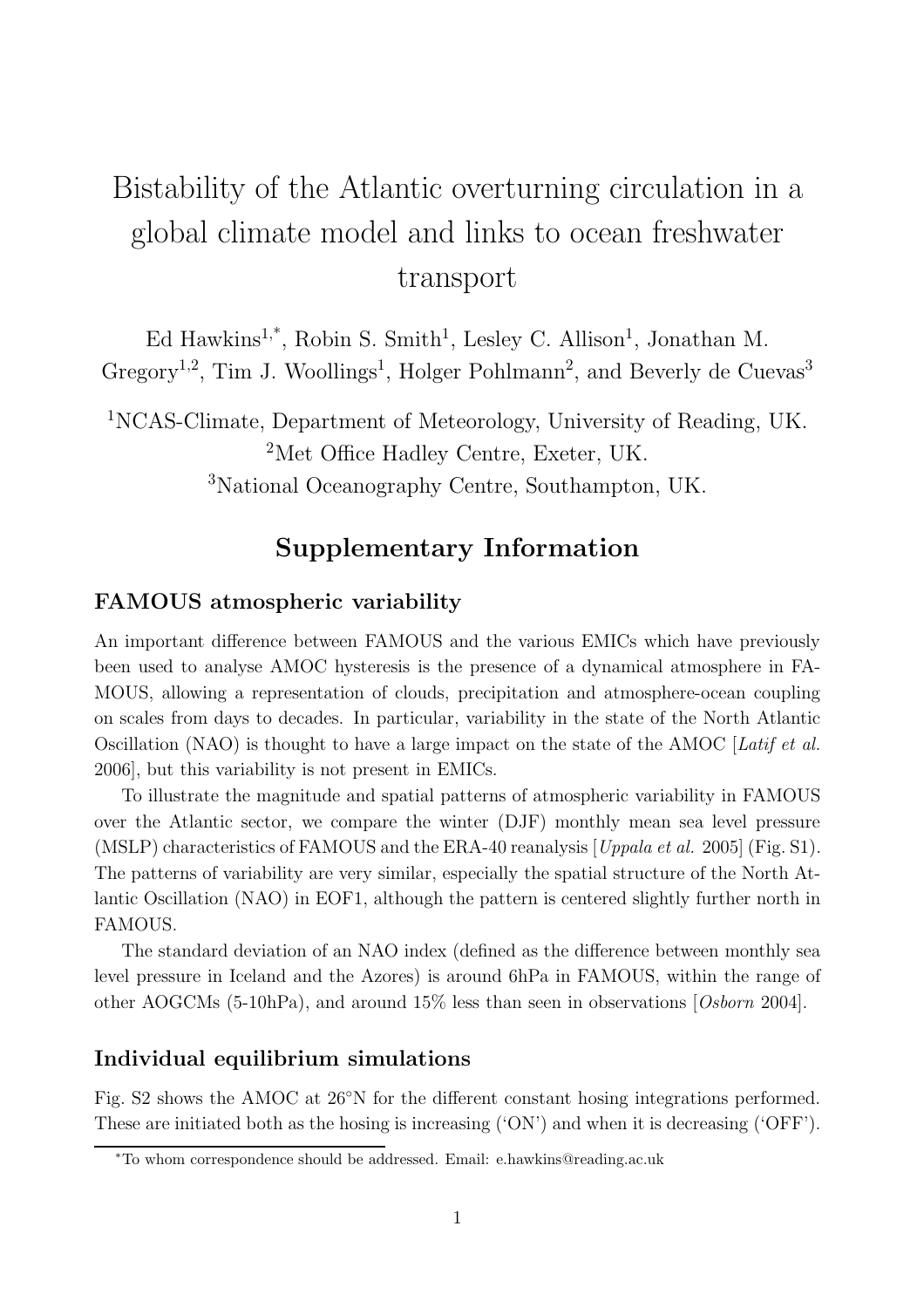In both cases the 0.10 and 0.12Sv hosing runs recover to near the control value. For hosing larger than 0.25Sv, the MOC remains 'off'. However, the 0.15, 0.18, 0.20 and 0.22Sv runs initiated as the hosing is increasing remain in an 'on' state, whereas those initiated as the hosing is decreasing remain in an 'off' state, demonstrating bistability.

It is also worth noting that the AMOC in several integrations started from the collapsed state undergo transient recovery and collapse on millennial timescales. This behaviour will be explored in further work.

### Defining  $F_{ov}$

The freshwater transport by the overturning circulation across a latitude  $\Phi$  is defined by Drijfhout et al.  $(2011)$  as,

$$
F_{\text{ov}}(\Phi) = -\frac{1}{S_0} \int_{-D}^{0} \overline{v^*}(z, \Phi) \langle S(z, \Phi) \rangle dz, \tag{1}
$$

where  $\langle S(z, \Phi) \rangle$  is the zonal mean salinity,  $S_0$  is a reference salinity, D is the depth of the ocean, and  $\overline{v^*}$  represents the zonal integral of the baroclinic velocity,

$$
v^* = \langle v \rangle - \tilde{v},\tag{2}
$$

where  $\tilde{v}$  is the mean northwards velocity and  $\langle v \rangle$  is the zonal mean northwards velocity, across latitude  $\Phi$ . The baroclinic velocity  $(v^*)$  is considered, excluding the barotropic velocity  $(\tilde{v})$  because we are concerned specifically with the salinity transport by the overturning circulation.

## References

- Drijfhout, S. S., S. L. Weber, and E. van der Swaluw (2011), The stability of the MOC as diagnosed from model projections for pre-industrial, present and future climates, *Clim.* Dyn., in press, doi:10.1007/s00382-010-0930-z.
- Latif, M., C. Böning, J. Willebrand, A. Biastoch, J. Dengg, N. Keenlyside, U. Schweckendiek, and G. Madec (2006), Is the thermohaline circulation changing?, J. Climate, 19, 4631 – 4637.
- Osborn, T. J. (2004), Simulating the winter North Atlantic Oscillation: the roles of internal variability and greenhouse gas forcing,  $Clim. Dyn, 22, 605-623, \text{doi:10.1007/s00382-004-}$ 0405-1.
- Uppala, S. M., et al. (2005), The ERA-40 re-analysis, QJRMS, 131, 2961–3012, doi: 10.1256/qj.04.176.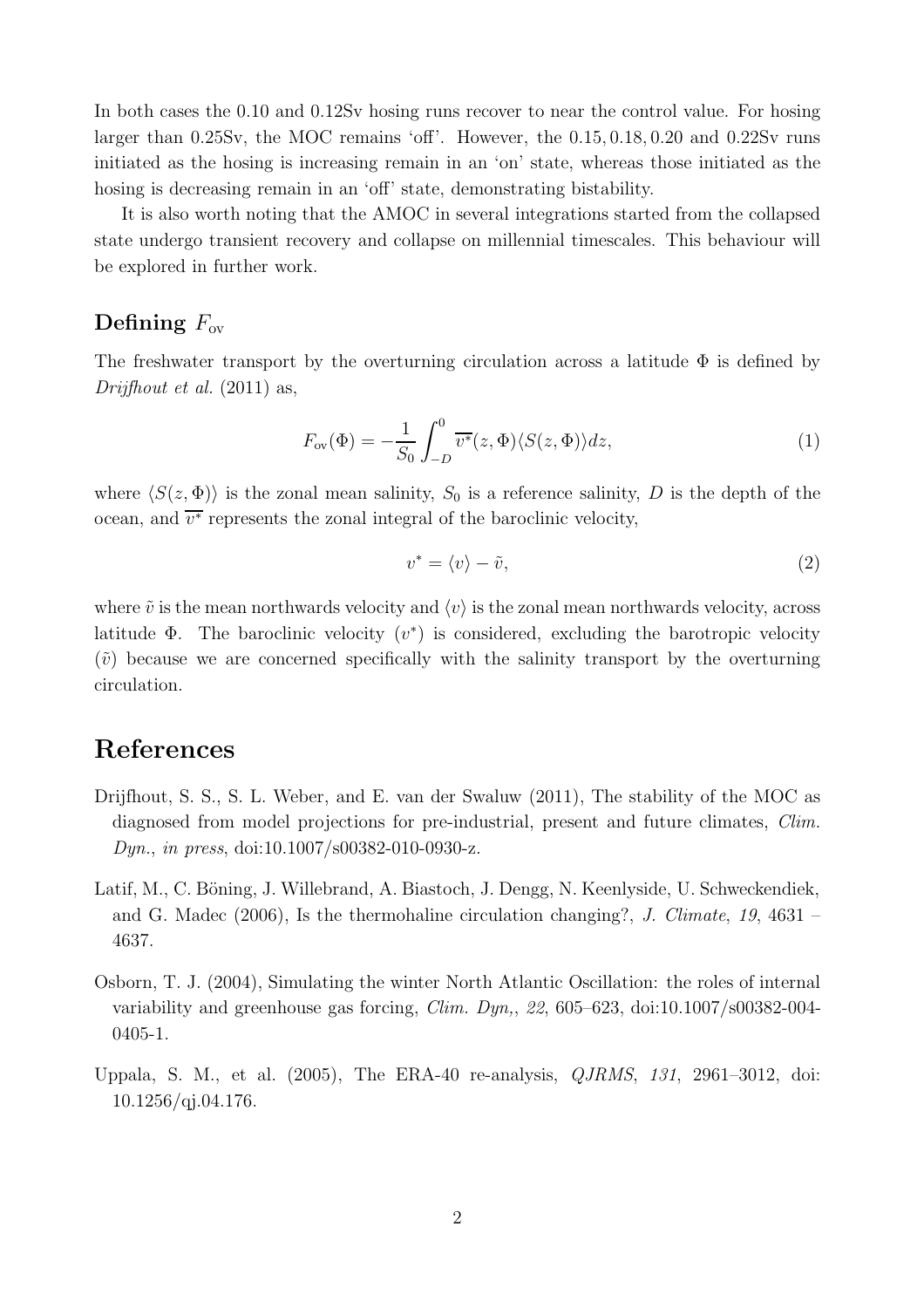

Figure S1: A comparison of winter (DJF) monthly mean sea level pressure (MSLP) characteristics of FAMOUS and the ERA-40 reanalysis. The EOF panels indicate the percentage of MSLP variance explained.